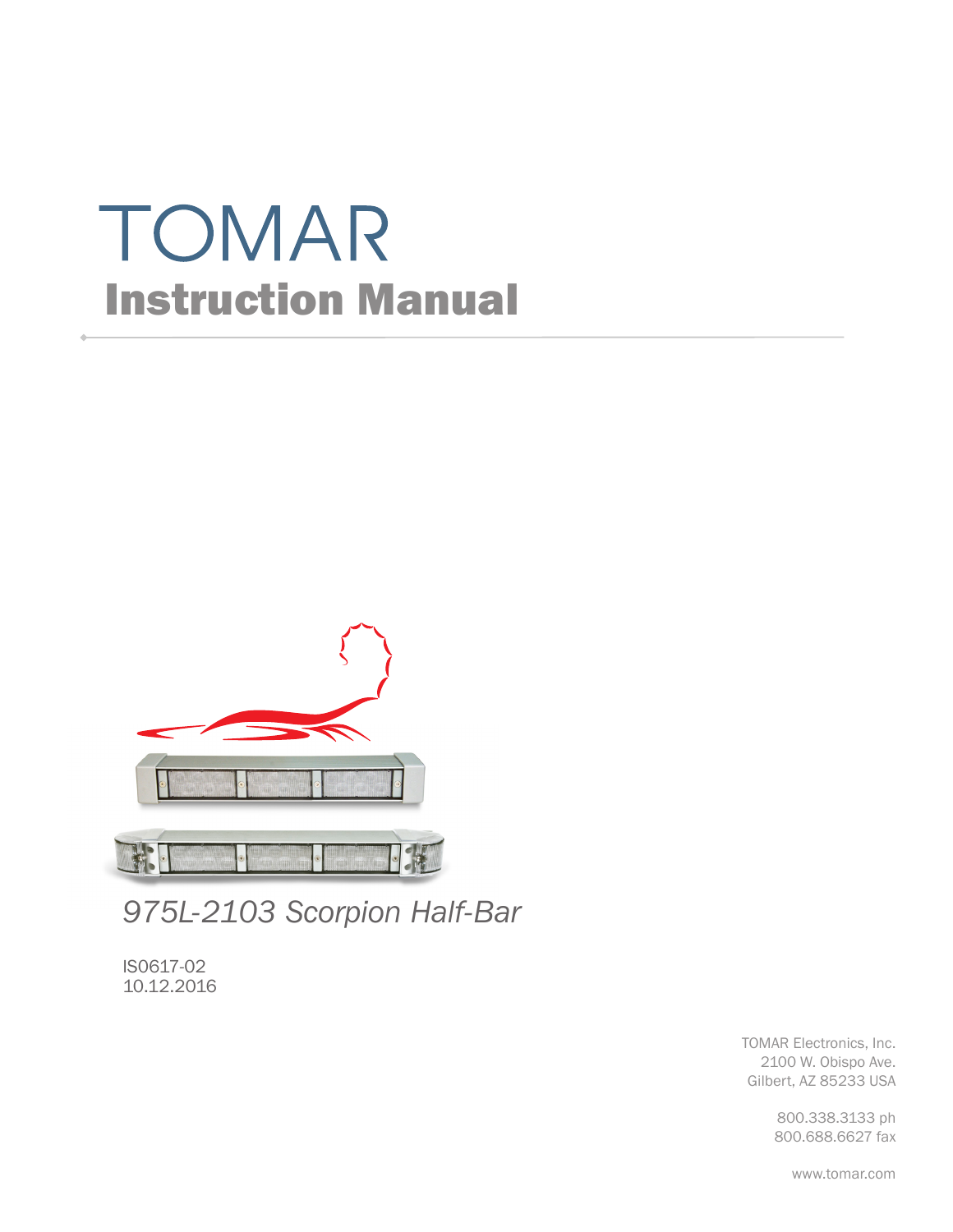

| 975L-2103 Wiring                   |                            |
|------------------------------------|----------------------------|
| <b>RED</b>                         | $+12$ Vdc                  |
| <b>BLACK</b>                       | Ground                     |
| <b>ORANGE</b>                      | <b>Warning Mode 1</b>      |
| <b>BLUE</b>                        | <b>Warning Mode 2</b>      |
| <b>ORANGE &amp; BLUE</b>           | <b>Warning Mode 3</b>      |
| <b>RED/WHITE</b>                   | Not Used                   |
| <b>BROWN/WHITE</b>                 | Not Used                   |
| <b>RED/WHITE &amp; BROWN/WHITE</b> | Not Used                   |
| <b>BROWN</b>                       | Scene Lights (if equipped) |
| <b>GREEN</b>                       | <b>Intensity Control</b>   |
|                                    |                            |

# Programming Instructions

## Entering Warning Programming Mode:

Three unique warning patterns can be selected using the ORANGE and BLUE mode selection wires.

ORANGE WIRE = Warning Mode 1 BLUE WIRE = Warning Mode 2 ORANGE & BLUE WIRES = Warning Mode 3

To activate the Warning programming mode, connect the BLACK wire to Ground then simultaneously attach the GREEN wire, the RED wire and the mode selection wire(s) for the mode you want to program to +12Vdc.

### Changing Warning Patterns and Flash Rates:

To change the Warning pattern, enter the Warning programming mode as described above, including selecting a mode. Tap the RED/WHITE wire to +12Vdc to advance the flash pattern. See the list of available Warning flash patterns below.

A unique flash rate can be assigned to each Warning mode. To change the flash rate, enter the Warning programming mode as described above, including selecting a mode. Move the GREEN wire from +12Vdc to Ground. Tap the BROWN/WHITE wire to +12Vdc to advance the flash rate. See the list of available flash rates below.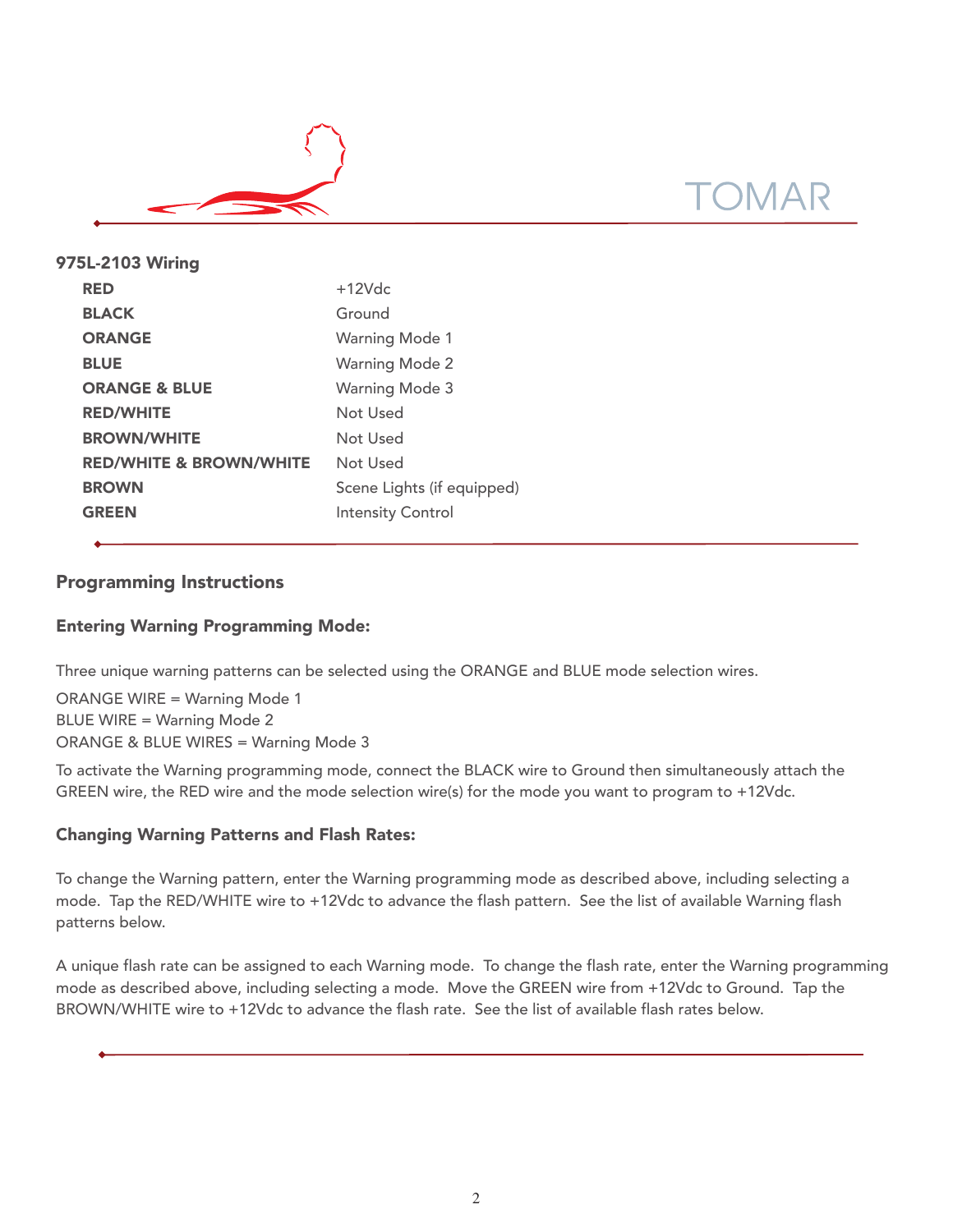#### Flash Rates:

- 1) SINGLE FLASH
- 2) DOUBLE FLASH
- 3) NEOBE FLASH
- 4) SCROLL FLASH switches between the Single, Double and Neobe flash rates: for Warning patterns, every 4 seconds for Traffic Direction patterns, every two cycles of a pattern

#### Flash Patterns, Warning Modes - Model 2103-01

- 1) OFF
- 2) COMBINATION (Patterns 5,4,6,4 repeat) \*\*\* ORANGE Wire (Warning Mode 1) DEFAULT, SCROLL FLASH
- 
- 3) INBOARD OUTBOARD \*\*\* BLUE Wire (Warning Mode 2) DEFAULT, SCROLL FLASH
- 
- 4) LEFT RIGHT **EXECUTE:** \*\*\* ORANGE & BLUE Wires (Warning Mode 3) DEFAULT, SCROLL FLASH
- 5) ALTERNATE
- 6) RANDOM
- 7) SINGLE OUTBOARD
- 8) SWEEP

#### Flash Patterns, Warning Modes - Model 2103-01P

1) OFF 2) COMBINATION (Patterns 3,4 repeat) \*\*\* ORANGE Wire (Warning Mode 1) DEFAULT, SCROLL FLASH 3) LEFT RIGHT **All and All and All and All and All and All and All and All and All and All and All and All and A** 4) SIMULTANEOUS \*\*\* ORANGE & BLUE Wires (Warning Mode 3) DEFAULT, SCROLL FLASH

#### Flash Patterns, Warning Modes - Model 2103-C01

1) OFF

| 2) COMBINATION (Patterns 5,4,6,4 repeat) | *** ORANGE Wire (Warning Mode 1) DEFAULT, SCROLL FLASH         |
|------------------------------------------|----------------------------------------------------------------|
| 3) INBOARD OUTBOARD                      | *** BLUE Wire (Warning Mode 2) DEFAULT, SCROLL FLASH           |
| 4) LEFT RIGHT                            | *** ORANGE & BLUE Wires (Warning Mode 3) DEFAULT, SCROLL FLASH |
| 5) ALTERNATE                             |                                                                |

- 6) RANDOM
- 7) SINGLE OUTBOARD
- 8) DOUBLE OUTBOARD
- 9) SINGLE INBOARD
- 10) SWEEP

#### Flash Patterns, Warning Modes - Model 2103-C01P

- 1) OFF
- 2) COMBINATION (Patterns 5,4,6,4 repeat) \*\*\* ORANGE Wire (Warning Mode 1) DEFAULT, SCROLL FLASH
- 3) INBOARD OUTBOARD \*\*\* BLUE Wire (Warning Mode 2) DEFAULT, SCROLL FLASH
- 4) LEFT RIGHT **EXECUTE:** \*\*\* ORANGE & BLUE Wires (Warning Mode 3) DEFAULT, SCROLL FLASH
- 5) ALTERNATE
- 6) RANDOM
- 
- 7) SINGLE OUTBOARD
- 8) SINGLE INBOARD
- 9) SWEEP